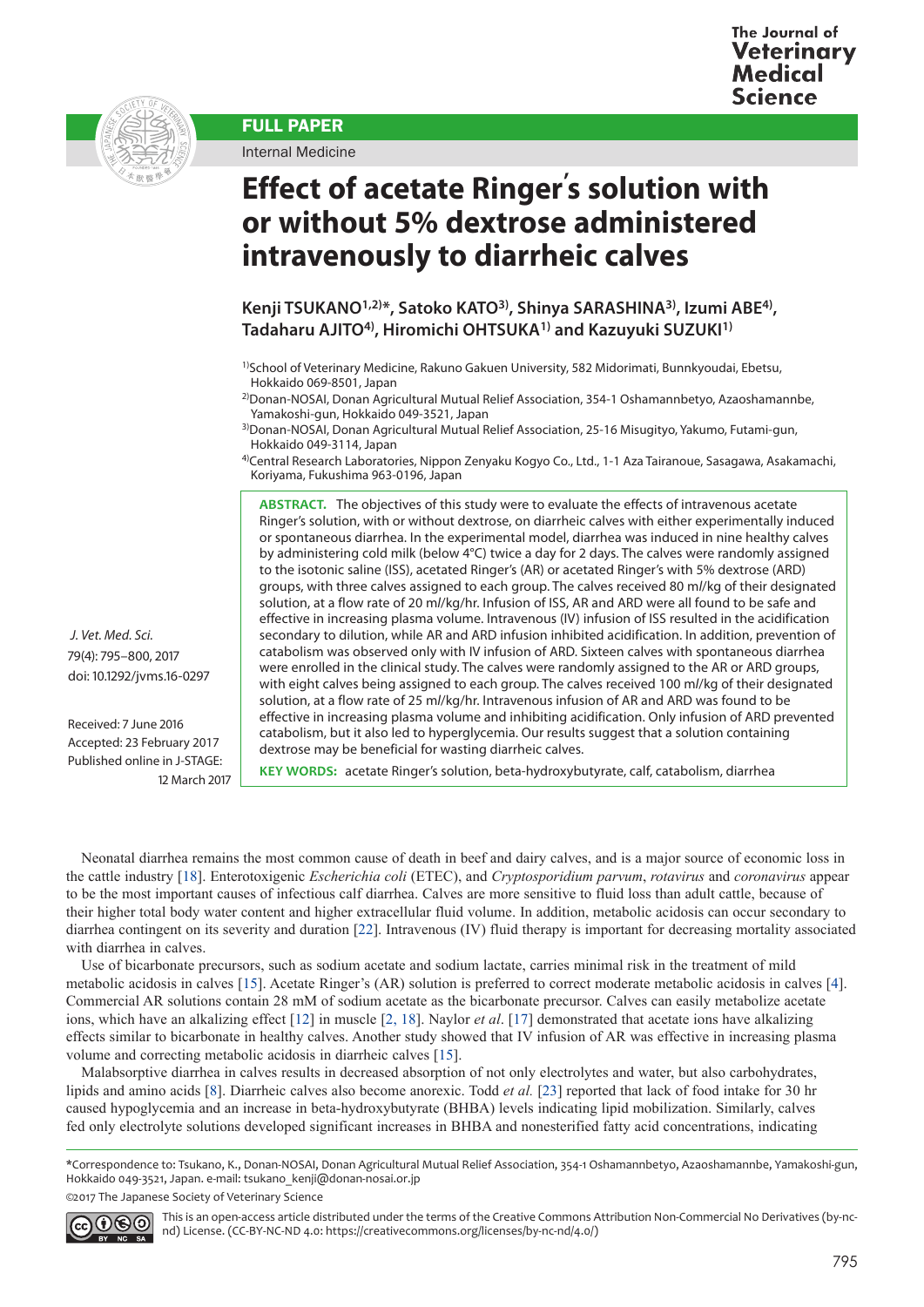|            | $Na+$<br>(mEq/l) | $K^+$<br>(mEq/l)         | $Ca^{++}$<br>(mEq/l)     | $Cl^-$<br>(mEq/l) | Acetate<br>(mEq/l)       | Glucose<br>(g/dl)        | Osmolality<br>(mOsmol/l) |
|------------|------------------|--------------------------|--------------------------|-------------------|--------------------------|--------------------------|--------------------------|
| <b>ISS</b> | 154.0            | $\overline{\phantom{a}}$ | $\overline{\phantom{0}}$ | 154.0             | $\overline{\phantom{a}}$ | $\overline{\phantom{0}}$ | 285                      |
| AR         | 130.0            | 4.0                      | 3.0                      | 109.0             | 28.0                     | -                        | 255                      |
| <b>ARD</b> | 130.0            | 4.0                      | 3.0                      | 109.0             | 28.0                     | 5.0                      | 566                      |

|  | Table 1. Composition of ISS, AR and ARD used in this study |  |  |  |  |
|--|------------------------------------------------------------|--|--|--|--|
|--|------------------------------------------------------------|--|--|--|--|

ISS: Isotonic sodium solution, AR: Acetate Ringer' s solution, ARD: Acetate Ringer' s solution with 5.0% dextrose.

that these calves had a profound negative energy balance [[5](#page-5-9)]. The mean fat content of feces was higher in calves with diarrhea than in healthy calves, and the mean caloric uptake from milk decreased by 31% in diarrheic calves compared to that in healthy calves. Negative energy balance continues throughout the course of illness [\[25](#page-5-10)]. This suggests that diarrheic calves need more energy for maintenance. Normally, brain and red blood cells use glucose as an energy source. When stores of glucose are low, gluconeogenesis is activated. Therefore, maintenance of glycometabolism is important to prevent muscle catabolism and lipolysis. The addition of dextrose to IV fluid solutions is routinely used to provide energy [\[4\]](#page-5-3). The addition of dextrose to IV fluid solutions intraoperatively suppresses protein catabolism and the formation of ketone bodies in humans [\[19, 24](#page-5-11)]. For the same reason, the addition of dextrose to IV fluid solutions may be useful for the treatment of calves with wasting diseases, such as diarrhea.

The objectives of this study were to evaluate the effects of the intravenous administration of solutions with or without dextrose on diarrheic calves, and to monitor BHBA concentrations as an index of lipid mobilization.

# **MATERIALS AND METHODS**

All procedures were performed in accordance with the National Research Council Guidelines for the Care and Use of Laboratory Animals (National Academy Press, 1996). The following fluids were used: isotonic saline (ISS; Doubutuyou seisyoku- V injection: Nippon Zenyaku Kogyo Co., Ltd., Fukushima, Japan), acetated Ringer' s (AR; Sakusan Ringer' s- V injection: Nippon Zenyaku Kogyo Co., Ltd.) and acetated Ringer' s with 5% dextrose (ARD; Prototype: Nippon Zenyaku Kogyo Co., Ltd.). Table 1 shows the composition of the different fluids used.

## *Experimental model*

Two Holstein and four Jersey calves,  $12.0 \pm 2.5$  days old with body weights of  $34.5 \pm 5.8$  kg, were enrolled in the study. All calves had *ad libitum* access to starter, hay and water throughout the study. Three of the calves were used twice in this study after allowing a rest interval of more than 1 week. The calves were deemed healthy based on physical examination and hematologic analysis. All calves were clinically normal before the start of the experiment, as determined by vital signs, physical appearance, milk intake, and urine and feces production. Dryness and coolness of the mucous membranes, sinking of the eyes and eyelid skin tenting of approximately 0.5 sec were the main clinical signs observed following the induction of diarrhea. All calves became dehydrated, and metabolic acidosis was induced secondary to diarrhea caused by the following acidification procedure. The calves were primed with cold milk, which was prepared by adding 400 g of commercial milk replacement powder (Mo-toku milk 02 for calf, Scientific Feed Laboratory Co., Ltd., Tokyo, Japan) to 3 *l* of cold water (below 4°C). The milk was administered twice a day for 2 days through a feeding tube [[15](#page-5-2)]. Before the start of and at the end of the acidification procedure, base excess (BE), hemoglobin concentration (Hb) and BHBA were measured. A 14-gauge catheter (Surefrow Catheter SR-OT1464C, Terumo, Tokyo, Japan) was inserted into the right jugular vein of the conscious calves. The catheter was then connected to an ordinary drip tube that controlled the flow rate. The calves were randomly assigned to the ISS group (n=3; IV infusion of ISS), AR group (n=3; IV infusion of AR) or ARD group (n=3; IV infusion of ARD). The calves received 80 m*l*/kg of the designated solution, at a flow rate of 20 m*l*/kg/hr, resulting in a flow rate for the dextrose of 1.0 g/kg/hr. Initiation of fluid infusion was designated as time 0 (base). Venous blood samples were collected at base, as well as 0.5, 1, 4 and 24 hr after initiation of fluid therapy. Venous blood samples were anaerobically collected in a heparinized 1-m*l* syringe from the left jugular vein, and the tips of the syringes were capped after collection.

# *Clinical study*

Sixteen diarrheic calves (nine Holstein males, four Holstein females and three crossbred (Holstein × Japanese Black) males) with a mean age of  $9.6 \pm 3.1$  days (range 5–14 days old) and a body weight of approximately 40.0 kg were enrolled in this clinical study. All calves had *ad libitum* access to starter, hay and water throughout the study. Dehydration and metabolic acidosis secondary to diarrhea were diagnosed in these calves by veterinary practitioners on the basis of physical examination and blood gas analysis (i-STAT 1, Abbott Lab., North Chicago, IL, U.S.A.). In 13 of the 16 calves (81.3%), *C. parvum* was detected using a *C. parvum* rapid test kit (BOX-BIOK-155-10TEST, COSMO BIO Co., Ltd., Tokyo, Japan). A 14-gauge catheter (Surefrow Catheter SR-OT1464C, Terumo) was inserted into the right jugular vein and was connected to an ordinary drip tube that controlled the flow rate. The calves were randomly assigned to the AR (n=8; IV infusion of AR) or ARD groups (n=8; IV infusion of ARD). The calves received 100 m*l*/kg of AR or ARD, at a flow rate of 25 m*l*/kg/hr, resulting in a flow rate for the dextrose of 1.25 g/kg/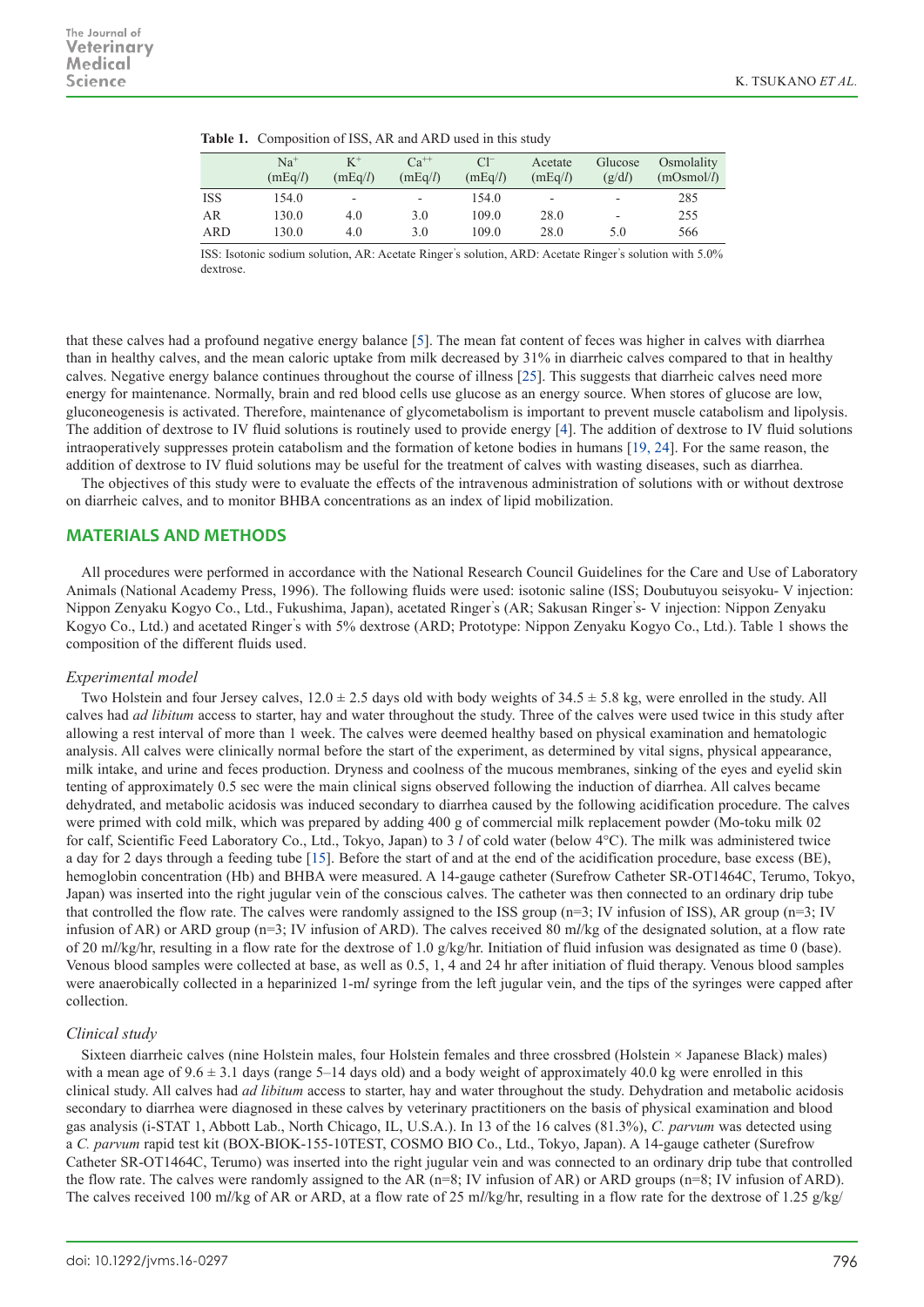

**Fig. 1.** Graphs depicting the changes in base excess (BE) and beta-hydroxybutyrate (BHBA) after the acidification procedure in the experimental model. Pre: before the acidification procedure, Baseline: at the end of the acidification procedure. \*\*\**P*<0.001, versus pre-values obtained via student's *t*-test or Mann-Whitney *U*-test following an *F*-test.

hr. Venous blood samples were collected at base, as well as 0.5, 1, 2, 4 and 24 hr after initiation of fluid therapy. Venous blood samples were anaerobically collected in a heparinized 1-m*l* syringe from the left jugular vein, and the tips of the syringes were capped after collection.

### *Analysis*

Beta-hydroxybutyrate concentrations were analyzed in whole blood samples using an automatic analyzer (Precision Xceed, Abbott Lab.); hematocrit (Hct), Hb and BE were measured using an automatic gas analyzer (i-STAT 1, Abbott Lab.). Changes in relative plasma volume (rPV) were calculated from Hb and Hct, using accepted formulas [\[10\]](#page-5-12).

## *Statistical analysis*

Data are expressed as mean  $\pm$  standard deviation. In the experimental model and the clinical study, mean values for each dependent variable were compared with the base values within groups, using one-way ANOVA followed by Dunnett's test. Measured dependent variables in the experimental model were compared between groups for each sample collection period using one-way ANOVA followed by Tukey's HSD test. Measured dependent variables in the clinical study were compared between groups for each sample collection period using student's *t*-test or Mann-Whitney *U*-test following an *F*-test. The significance level was set at *P*<0.05.

## **RESULTS**

### *Experimental model*

Figure 1 shows the sequential changes in venous BE and BHBA measurements following the acidification procedure. The BE measurements decreased significantly, from  $5.9 \pm 1.5$  to  $-9.1 \pm 3.8$  mM (*P*<0.001). The BHBA levels increased from  $0.19 \pm 0.12$ to  $0.32 \pm 0.21$  mM. Although this difference was not significant, the BHBA concentrations of all calves increased to  $>0.2$  mM. Therefore, the acidification procedure used in this study was deemed suitable for inducing metabolic acidosis and ketosis. Clinical signs, such as moist cough, jugular vein congestion, ptosis, salivation and arrhythmia, were not observed during the experimental period in any group. Moist lung sounds appreciated on auscultation, which were not associated with severe clinical signs, were present in  $2/3$  calves in the ISS group and  $1/3$  calves in the AR group. Urination was observed for the first time at  $127.0 \pm 42.0$ min,  $97.0 \pm 54.0$  min and  $39.0 \pm 19.0$  min after initiation of fluid therapy in the ISS, AR and ARD groups, respectively.

The rPV of the ISS, AR and ARD groups increased steadily throughout the study period, reaching  $124.7 \pm 14.2\%$ ,  $136.3 \pm 14.2\%$ 18.2% and 120.9  $\pm$  8.0%, respectively, at the end of fluid infusion (=4 hr). The rPV was found to be significantly increased from the base values (*P*<0.05 by Dunnett's test). The sequential changes in rPV for the ISS, AR and ARD groups were not significantly different between the groups. The venous pH's of the ISS, AR and ARD groups did not change significantly from the base values until the end of fluid therapy: from  $7.211 \pm 0.113$ ,  $7.265 \pm 0.046$  and  $7.300 \pm 0.037$  to  $7.207 \pm 0.114$ ,  $7.298 \pm 0.046$  and  $7.308$  $\pm$  0.018, respectively. The HCO<sub>3</sub><sup>-</sup> and PCO<sub>2</sub> concentrations in the ISS, AR and ARD groups remained constant throughout the infusion period. The BE measurements from the ISS group were slightly decreased as compared with the base values until the end of fluid therapy, but these changes were not significant. Although the BE measurements from the AR and ARD groups were slightly increased at each time point compared with the base values, these changes were not significant. No significant changes in BE measurements in any of the groups were observed in this study. Figure 2 shows the sequential changes in the venous BHBA concentrations in the experimental model. The BHBA concentrations in the ISS and AR groups increased slightly, reaching  $0.53 \pm$ 0.21 and  $0.37 \pm 0.25$  mM, respectively, at the end of infusion (4 hr); these values did not significantly increase as compared with the base values. In contrast, ARD infusion induced progressive and significant decreases in BHBA concentrations, which reached 0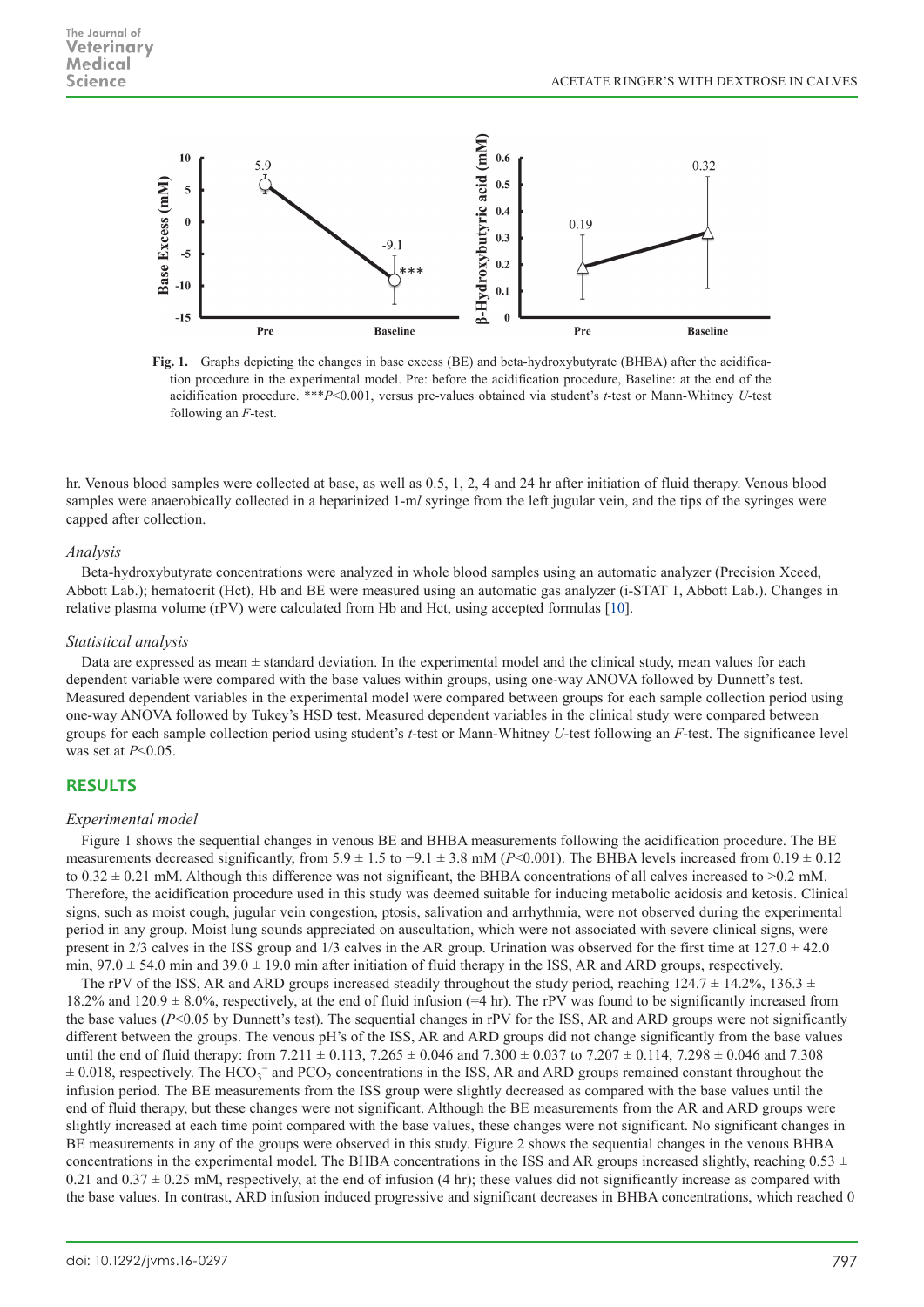

**Fig. 2.** Graph depicting the beta-hydroxybutyrate (BHBA) concentrations in the experimental model in calves administered ISS, AR or ARD. Pre: before acidification, Base: pre-infusion and Post: end of infusion. Levels of significance indicated; \**P*<0.05, \*\**P*<0.01, versus pre-infusion values obtained via Dunnett's test.

mM 1 hr after initiation of fluid therapy and remained at this level throughout the procedure  $(P<0.05$  by Dunnett's test). The base values of plasma glucose in the ISS, AR and ARD groups were  $50.0 \pm 21.7$ ,  $73.3 \pm 21.5$  and  $72.0 \pm 29.8$  mg/dl, respectively. Significant increases in plasma glucose concentrations were induced in calves receiving ARD, with values reaching  $332.0 \pm 42.4$  mg/d*l* 30 min after initiation of fluid therapy, and remaining between 364.0 and 414.0 mg/d*l* throughout the remainder of the procedure. The plasma glucose concentrations in the ARD group decreased slightly, reaching  $42.0 \pm 6.2$  g/d*l*, 24 hr after initiation of fluid therapy.

#### *Clinical study*

The calves received 100 m*l*/kg of AR or ARD, which was administered over  $236.3 \pm 20.5$  min or  $232.5 \pm 29.0$  min, respectively. All calves observed had diarrhea, accompanied by dehydration and metabolic acidosis. Clinical signs of impaired central nervous system function including ataxia and coma were observed in some. During the fluid infusion, clinical signs, such as moist cough, jugular vein congestion, ptosis, salivation and arrhythmia, were not observed during the experimental period in either group. Moist rales noted on auscultation and trembling, neither of which were severe, were observed in 4/8 calves in the AR group and 3/8 calves in the ARD group. No calves died during the study period. Clinical signs of impaired central nervous system function and consistency of the feces





did not change significantly in either group during fluid infusion. All calves were clinically dehydrated. The eyes were sunken 4 to 8 mm into the orbit, but there was no space observed between the eyelid and the eyeball until the end of fluid infusion in both groups. We monitored for urination at base, and at 0.5, 1, 2, 4 and 24 hr after initiation of fluid therapy. Urination was observed in 3/8 calves in the AR group and 1/8 calves in the ARD group. In 3/8 calves in the AR group, urination was observed once, and in 1/8 calves in the ARD group, urination was observed twice during the study.

Figure 3 shows the rPV, BE and BHBA in calves receiving fluid infusions. The rPV of the AR and ARD groups increased steadily during the procedure, reaching  $179.0 \pm 58.6\%$  and  $144.3 \pm 22.9\%$ , respectively, at the end of fluid infusion (*P*<0.05 by Dunnett's test). The sequential changes in rPV were not significantly different between the groups. The venous pH of the AR and ARD groups did not change significantly from baseline until the end of the fluid infusions; the values increased from 7.101  $\pm$ 0.082 and  $7.105 \pm 0.051$  to  $7.192 \pm 0.061$  and  $7.145 \pm 0.050$ , respectively. The  $HCO_3^-$  and  $PCO_2$  concentrations in the AR and ARD groups remained constant throughout the infusion period. The BE measurements in 8/8 calves in the AR group and 8/8 calves in the ARD group were slightly increased compared with the base values until the end of fluid infusion, decreasing from  $-15.8 \pm 10^{-15}$ 4.7 and  $-17.0 \pm 4.9$  to  $-12.3 \pm 4.4$  and  $-14.4 \pm 4.6$  mM, respectively. However, these changes were not significant. The BHBA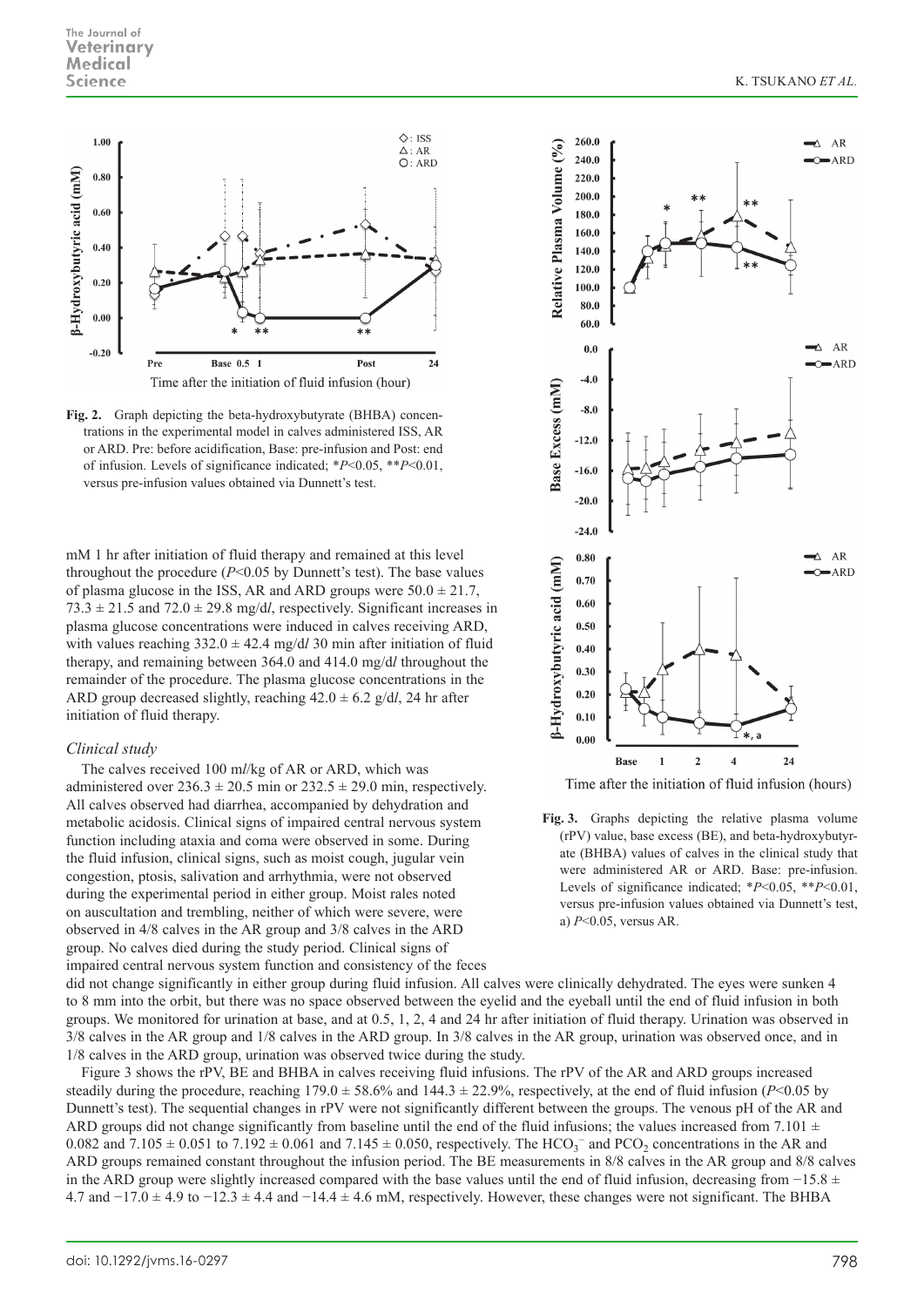concentrations of the AR group slightly increased as compared with the base values until the end of fluid infusion, increasing from  $0.21 \pm 0.08$  mM to  $0.38 \pm 0.34$  mM at the end of infusion; however, these changes were not significant. In contrast, ARD infusion induced progressive and significant decreases in BHBA concentrations, which reached  $0.06 \pm 0.05$  mM at the end of fluid infusion (*P*<0.05 by Dunnett's test). The sequential changes in BHBA concentrations for the ARD group were significantly greater than those for the AR group *(P*<0.05). The base values of plasma glucose in the AR and ARD groups were  $84.8 \pm 28.6$  and  $79.4 \pm 16.2$ mg/d*l*, respectively. Significant increases in plasma glucose concentrations were induced in calves by ARD infusion, which reached 337.0 ± 57.6 mg/d*l* 30 min after initiation of fluid therapy, and remained between 340.6 and 406.3 mg/d*l* throughout the procedure. However, plasma glucose concentrations returned to 84.9 ± 19.4 mg/d*l* 24 hr after initiation of fluid therapy. In the AR and ARD groups, plasma potassium concentrations decreased slightly throughout the procedure, reaching  $4.3 \pm 0.7$  and  $3.7 \pm 0.6$  mEq/*l*, respectively, at the end of fluid infusion (*P*<0.05). Plasma sodium and chloride concentrations did not change until the end of fluid infusion in both the AR and ARD groups.

# **DISCUSSION**

In this study, IV infusion of both AR and ARD was found to be effective in increasing plasma volume and correcting BE. However, only IV infusion of ARD prevented catabolism. This suggests that it is necessary to use AR and ARD properly. Administration of AR is appropriate for the early stages of diarrhea typified by dehydration and metabolic acidosis, but which has not progressed to exhaustion. Meanwhile, ARD infusion may be beneficial for wasting diarrheic calves with dehydration and metabolic acidosis.

There are many consistent clinical and pathological changes observed in calves with diarrhea. The cholera toxin of *Vibrio cholera* and the heat labile toxin (LT) of *E. coli* cause secretory diarrhea [[8](#page-5-7)]. In a clinical study, *C. parvum* was isolated from 13/16 diarrheic calves. Following infection, clinical signs peaked at 3 to 5 days and lasted for 4 to 17 days [\[6](#page-5-13)]. *C. parvum* damages the small intestinal villi, which results in failure of electrolyte and water absorption (malabsorptive diarrhea). Calves with diarrhea resulting in dehydration had increased D-lactate concentrations and a negative energy balance caused by anorexia and malabsorption of nutrients [\[20\]](#page-5-14). Hypoglycemia has been reported in diarrheic calves, which were found to be weak, lethargic or comatose [[21](#page-5-15)]. Hypoglycemia, often occurring in combination with hyperlactatemia, was typically observed in the terminal stages of the disease [\[11](#page-5-16)]. Therefore, intravenous fluid therapy must supply sufficient sodium to normalize the extracellular fluid (ECF) volume, provide an alkalizing agent to correct the metabolic acidosis and provide energy because most calves that have diarrhea are in a state of negative energy balance [[5](#page-5-9)]. In this study, we used an experimental model and a clinical study to evaluate whether dextrose administered intravenously to diarrheic calves was an effective treatment.

The acidification procedure used in this study significantly decreased the BE, from 5.9 ± 1.5 to −9.1 ± 3.8 mM (*P*<0.001). In general, a calf with a BE  $\leq$ 15 mM is diagnosed with severe metabolic acidosis [[16\]](#page-5-17). Therefore, the acidification procedure used in this study was a suitable method for inducing mild acidosis.

In the experimental model, infusion of ISS, AR and ARD was found to be safe and effective in increasing plasma volume. There was no significant difference between the three groups in relative changes in plasma volume until the end of fluid therapy. In the clinical study, IV infusion of AR and ARD was found to be effective in increasing plasma volume. There was no significant difference between the AR and ARD groups in relative changes in plasma volume until the end of fluid therapy. These results indicate that both AR and ARD infusions are appropriate for the treatment of dehydrated calves. However, at the end of fluid therapy, the rPV of the AR group was found to have increased significantly than that of the ARD group. It is possible that osmotic diuresis caused hyperglycemia in the ARD group. A possible explanation for the difference in rPV was the distribution of fluid between the plasma and interstitial compartments in the ARD group. There appears to be a few differences between AR and ARD infusion used for the purposes of rehydration. Intravenous infusion of AR resulted in more rapid rehydration than did IV infusion of ARD.

In the experimental model, the relative changes in BE for the ISS group were slightly decreased at the end of fluid therapy. In the ISS group, the chloride concentration increased significantly, from  $102.4 \pm 5.4$  mmol/*l* at base to  $107.5 \pm 4.6$  mmol/*l* at the end of therapy (*P*<0.05). Barker reported that IV infusion of 0.9% saline solution resulted in severe acidosis caused by increased serum chloride levels [[3\]](#page-5-18). Therefore, the cause of the decrease in BE in the ISS group could be the increased serum chloride levels. This suggests that ISS may be of limited usefulness in calves with metabolic acidosis. In the experimental model, BE measurements in 2/3 calves in the AR group and 2/3 calves in the ARD group increased during fluid therapy. Similarly in the clinical study, BE measurements in 8/8 calves in the AR group and 8/8 calves in the ARD group increased during fluid therapy. The changes were not significant in either the experimental model or the clinical study. There appears to be no difference between AR and ARD infusion in the correction of BE.

Intravenous infusion of ISS in the experimental model and IV infusion of AR in both the experimental model and the clinical study induced catabolism. Intravenous infusion of both ISS and AR led to increased BHBA concentrations. After rehydration, the Na<sup>+</sup>/K<sup>+</sup>-ATPase pump and Cori cycle could be activated in calves with diarrhea; both use energy in the form of ATP. Consequently, ISS and AR without dextrose did not prevent exhaustion. On the contrary, in both the experimental model and the clinical study, we demonstrated that IV infusion of ARD prevented catabolism. This suggests that the addition of dextrose maintains glycometabolism and inhibits increases in BHBA caused by lipolysis. In the experimental model, ARD infusion induced a rapid and significant decrease in BHBA. In the clinical study, ARD infusion resulted in significant decreases in BHBA values at the end of fluid therapy. This suggests that exhaustion occurred more severely in the clinical study than it did in the experimental model.